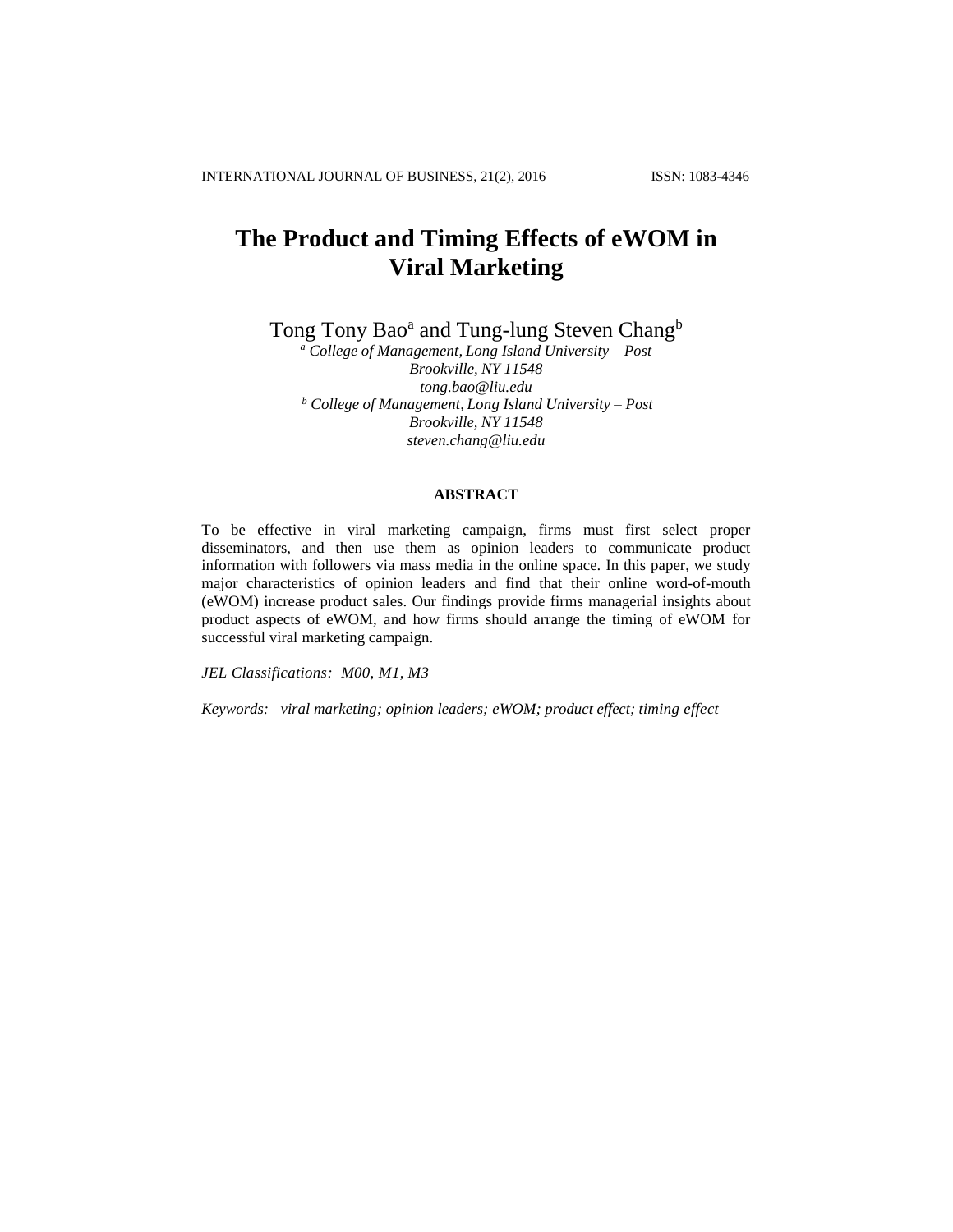# **I. INTRODUCTION**

Word of mouth (WOM) has long been used to promote products or to criticize competitors (Jacobson, 1948; Katz and Lazarsfeld, 1955). Its impact on sales and diffusion of new products was first reported to be positive in Arndt's (1967) study. In recent years, the development of social network and social media has further helped the spread of WOM via the Internet. Thus eWOM has been suggested as "free sales assistant" of online sellers (Chen and Xie, 2008). It is critical for firms to identify proper opinion leaders for seeding eWOM in order to generate favorable buzz effectively towards their products.

It has been noted that consumers have shown a tendency of using eWOM in finalizing their buying decisions (Guernsey, 2000). Studies have revealed that consumers tend to consult with eWOM more than advertising because they trust their peers more than firms that sell products (Bao and Chang, 2014b; Piller, 1999). Thus, firms that receive favorable eWOM will likely enjoy a better chance for sales increase (Chevalier and Mayzlin, 2006; Chung, 2011). eWOM is an important source of information for consumers to make purchase decisions. Given the user-generated nature of eWOM, how can firms better utilize such eWOM to their advantage? As a hybrid between traditional advertising and consumer word of mouth, eWOM can be initiated by firms as a campaign and implemented by consumers for marketing communications (Godes and Mayzlin, 2009). For an eWOM marketing campaign to be successful, it is critical to consider the behavioral characteristics of target consumers and the seeding strategy for selecting opinion leaders (Hinz et al., 2011). The purpose of this study is to identify eWOM opinion leaders and to examine the product and timing effects of such opinion leaders' eWOM on product sales.

## **II. VIRAL MARKETING VIA OPINION LEADERS**

In a viral marketing campaign, firms select a small number of consumers as opinion leaders to disseminate information (Hinz et al., 2011). To be effective in such campaign, firms must first identify key opinion leaders, and then let key opinion leaders to communicate the information with followers via mass media (Iyengar, Van den Bulte, and Valente, 2011). Key opinion leaders are consumers who provide information and leadership to others in making their consumption decisions (Childers, 1986). Given the opinion leaders' behavioral tendency and ability to influence purchase decisions of followers, a firm can benefit from effective use of such opinion leaders in order to assist potential customers for shaping their buying decisions in favor of the firm's products. A theoretical basis for viral marketing is the two-step interpersonal communication process that involves target opinion leaders (Lazarsfeld, Berelson, and Gaudet, 1948). For example, by using fashion-related magazines as a mass media, firms can benefit from the use of target opinion leaders in women's clothing fashion who tend to read such magazines (Summers, 1970). However, how can firms identify proper opinion leaders for effective viral marketing? Based on the nature of eWOM, we review the literature on opinion leader and WOM related to viral marketing and propose hypotheses for studying the relationships between opinion leaders' eWOM and sales.

Rogers and Cartano (1962) summarized three methods of identifying opinion leaders: (1) self-designation, i.e., asking consumers to identify whether and to which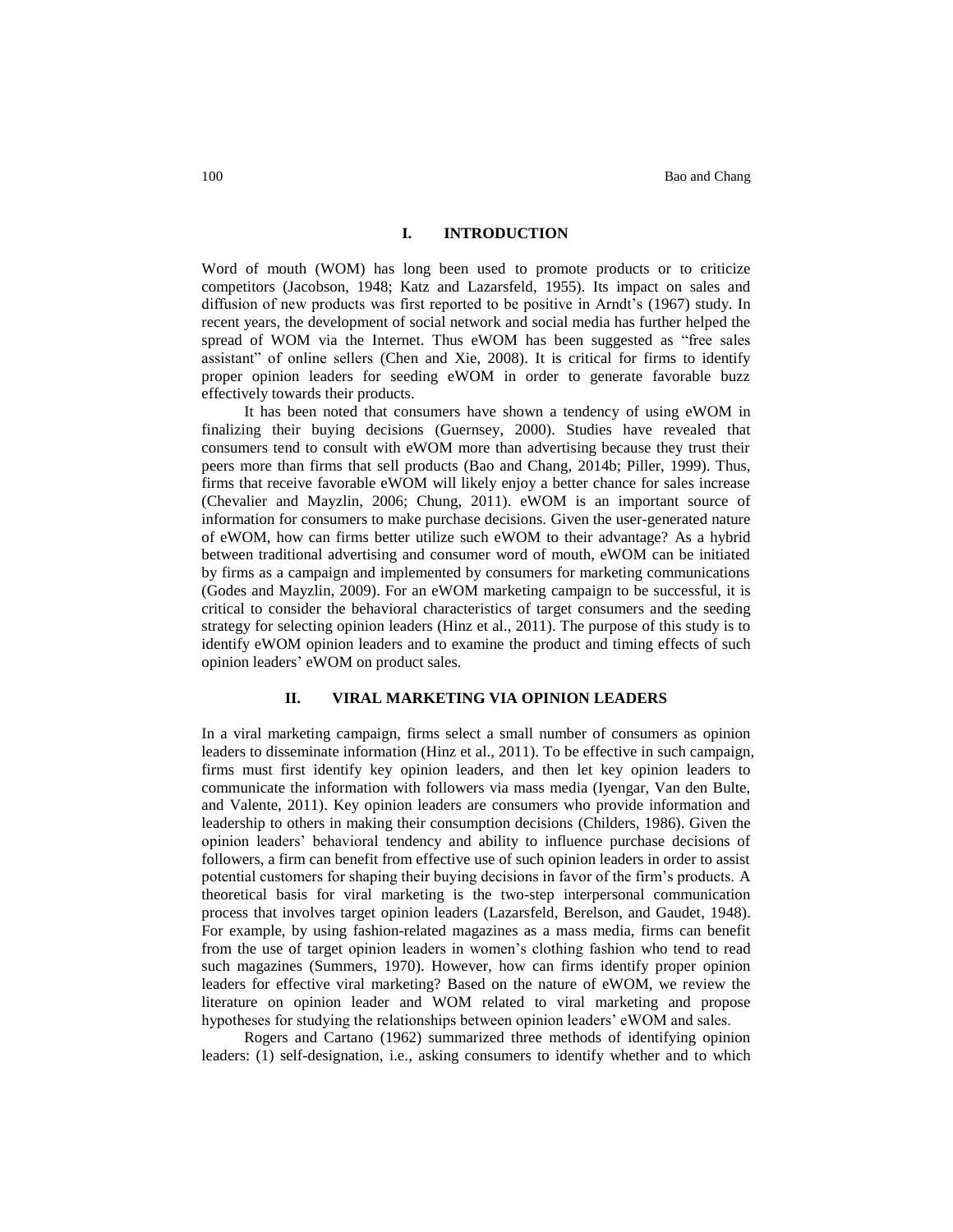extent they are opinion leaders; (2) sociometric method, i.e., using social network to compute network centrality and other network structure related measures; (3) key informant method, i.e., asking consumers whom they listen to. The self-designation method seems to be the most popular method in marketing literature due to the survey proposed by King and Summers (1970), while the key informant method is also used in recent studies (Nair, Manchanda, and Bhatia, 2010). The main finding is that, selfdesignated and peer-nominated opinion leaders influence the choices of their followers. The sociometric method has been widely used by network analysis researchers, and has obtained increasing recognition among marketers (Hinz et al., 2011; Iyengar, Van den Bulte, and Valente, 2011). Previous studies reveal that both hub (that connects with many people) and bridge (that connects two clusters) are influential (Hinz et al. 2011). However, large cascade of influences may not be driven by opinion leaders but by a large number of easily influenced people (Watts and Dodds, 2007). In addition to the above-mentioned methods, other methods are also used to identify opinion leaders. For example, Aral and Walker (2012) use demographics to identify opinion leaders, and Godes and Mayzlin (2009) examine whether loyalty can be a moderating factor for selfdesignated opinion leaders.

In this study, we empirically examine the appropriateness of opinion leaders identified from a dataset of Amazon reviews for the benefit of using its product sales rank and user review information. The dataset is described in the following section. In order to classify key eWOM opinion leaders, we consider three attributes of Amazon website reviewers in the dataset (Bao and Chang, 2014a). The first attribute is how many reviews a consumer posts on the website. By counting the number of reviews a consumer writes, we identify communicative reviewers as opinion leaders. According to an early study (Lazarsfeld, Berelson, and Gaudet, 1948), communicative opinion leaders tend to be someone who is most concerned and most articulate about the products. Consumers send their opinions for a number of reasons. Based on their expertise and/or usage experience, opinion leaders have a tendency of helping other consumers or the firm (Sundaram, Mitra, and Webster, 1998). Posting reviews give them a chance to articulate their opinions and thus reduce the emotional tension if they feel strongly about a product (Dichter, 1966).

The second attribute of opinion leaders is how much buzz a consumer's review generates from peers. We identify buzz-generating consumers as opinion leaders. Previous study demonstrates that opinion leaders are progressive attention-seekers (Summers, 1970). Opinion leaders fulfill their self-enhancement motivation via buzz creation (Engel, Blackwell, and Miniard, 1993). The reviews written by buzzgenerating opinion leaders can generate buzz among followers to increase product/brand awareness. And such awareness was found to be good for sales, whether the buzz is positive or negative (Berger, Sorensen, and Rasmussen, 2010). As such, buzz-generating opinion leaders could help firms to increase sales through the buzz they created.

The third attribute of opinion leaders is how trustworthy product reviews are considered by other consumers. In the offline world, WOM is spread through consumers who know each other, that is, "whom he knows" for an opinion leader (Katz, 1957). But this is not the case in an online setting where eWOM is disseminated freely among strangers. It remains a question why consumers trust eWOM from strangers? Obtaining target consumers' trust is a major challenge for firms operating on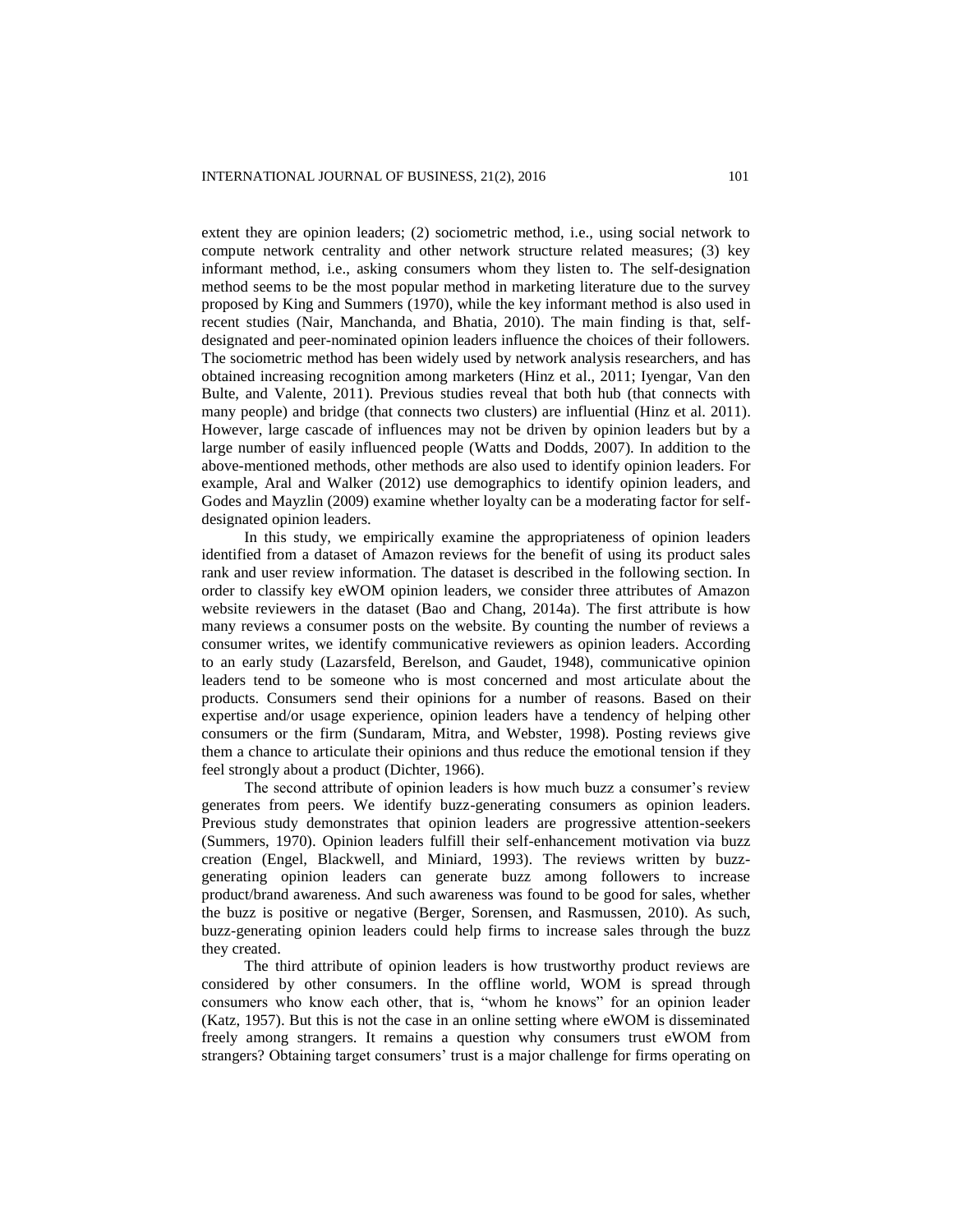the Internet (Resnick and Zeckhauser, 2002). Consumers tend to rely on information sources with good reputation. Structural, lexical, semantical aspects of eWOM have been found to be related to trustworthiness of eWOM (Cao, Duan, and Gan, 2011; Bao, 2016). We identify the most trustworthy buzz-creating opinion leaders as the consumers who generate the most helpful reviews.

Having identified communicative, buzz-generating, and trustworthy opinion leaders, we study the relationships between sales and eWOM of these opinion leaders. We discuss two streams of research on eWOM that have been found in the literature, namely, product effects and timing effects.

# **III. HYPOTHESES**

## **A. Product Effect of eWOM on Sales**

There are three product aspects of eWOM, namely, product awareness/popularity, customer satisfaction and horizontal product differentiation. We first examine the product awareness/popularity of eWOM. Product awareness is the first phase in consumer's buying decision. Without product awareness, consumers will not have the interest and desire to consider a particular product that leads to a buying decision. The amount of eWOM influences consumers in two ways. It has been noted that the amount of eWOM increases exposure to a product and therefore increases consumer's awareness of the existence of a product (Liu, 2006). In addition, large amount of eWOM suggests popularity of a product (Chen, Wu, and Yoon, 2004; Zhu and Zhang, 2010). Previous studies reveal that volume of eWOM drives sales (Chevalier and Mayzlin, 2006; Duan, Gu, and Whinston, 2008; Liu, 2006). We thus propose:

H1a: Product Popularity and Awareness is positively associated with Sales.

Consumers communicate their satisfaction using online user rating (Chen and Xie, 2008; Sun, 2012). The persuasiveness of user review depends on consumption goal of a consumer. Positive review is more persuasive than negative review for products used for promotional consumption goal, while the opposite holds for products used for prevention consumption goal (Zhang, Craciun, and Shin, 2010). It has been found that consumer satisfaction can influence future sales (Kopalle and Lehmann, 2006; Yi, 1990). In his study, Liu (2006) indicates that positive rating can enhance consumer's attitude while negative rating reduces attitude. Although most existing literature finds that product satisfaction drives sales (Chevalier and Mayzlin, 2006; Chintagunta, Gopinath, and Venkataraman, 2010), negative review can also drive sales due to its ability to increase consumer awareness (Berger, Sorensen, and Rasmussen, 2010). Therefore, we propose:

H1b: Product Satisfaction is positively associated with Sales.

Consumers perceive vertical differentiation in the same way. In contrast, consumers have different rankings of a group of products which are horizontally differentiated (Hotelling, 1929). For example, fuel efficiency in mile per gallon (mpg) is vertical differentiation. But features of comfort vs. sportiness are examples of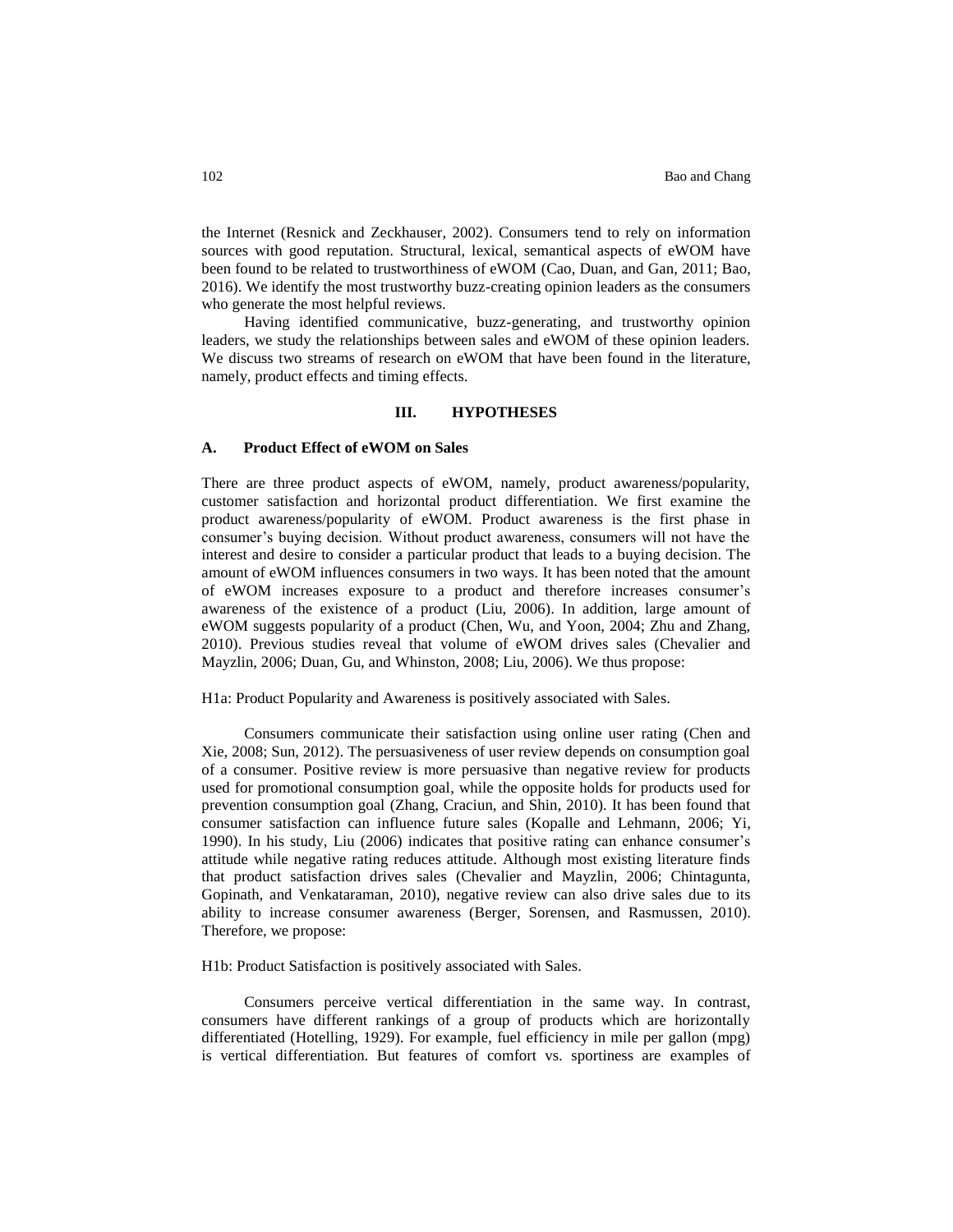horizontal product differentiation. The same product can satisfy some consumers and receive high ratings while disappoint other consumers and receive low ratings at the same time. And a high variance indicates that a product is well differentiated horizontally, satisfying more consumers in different target segments, and therefore drives sales (Clemons, Gao, and Hitt, 2006; Godes and Mayzlin, 2004; Sun, 2012). We thus propose:

H1c: Horizontal Product Differentiation is positively associated with Sales.

# **B. Timing Effect of eWOM on Sales**

It has been noted that eWOM marketing campaign tends to last a short period of time (Godes and Mayzlin, 2009). The timing of launching eWOM is thus critical for generating desired effect of a firm's marketing campaign. Researchers have found that eWOM at the early stage of product launch increases product sales (Liu 2006; Li and Hitt, 2008). However, eWOM has diminishing effects over time (Cao, Duan, and Gan, 2011). It is then a challenge for firms to decide how to arrange the timing of eWOM marketing campaign. Two hypotheses (H3a and H3b) are developed to test the relationships between the first arrival and time span of eWOM and sales. Finally, similar to advertising intensity, we hypothesize (H3c) that the intensity of eWOM also has an impact on sales (Appleton-Knapp, Bjork, and Wickens, 2005; Naik, Mantrala, and Sawyer, 1998; Strong, 1977). We use standard deviation of opinion leaders' eWOM as a proxy for eWOM intensity.

H2a: Early arrival of top eWOM is positively associated with sales.

H2b: Long time span of top eWOM is positively associated with sales.

H2c: High intensity of top eWOM is negatively associated with sales.

# **IV. DATA AND MODEL**

## **A. Data and Opinion Leaders**

Online user review has been used as a proxy for overall eWOM (Zhu and Zhang, 2010). In this paper, we use an Amazon user review dataset to identify opinion leaders and study eWOM dissemination. The dataset contains a sample of 350,122 book, music, video and DVD titles that, as experience goods, have qualities difficult to ascertain before consumption, and therefore user reviews are helpful for consumers (Nelson, 1970; Park and Lee, 2009). A user review on Amazon has both a star rating and a text review. For each title, we collect three statistics of star rating, i.e., average rating, number of reviews, and variance of all star ratings for the title. On average, a title receives 13.98 reviews with an average rating of 4.33 and variance of 0.68. Amazon puts each title into relevant product categories. Amazon product category has a tree structure. For example, Jane Austen's Sense and Sensibility belongs to the category: /Books/Literature and Fiction/World Literature/ British/19th Century. The category at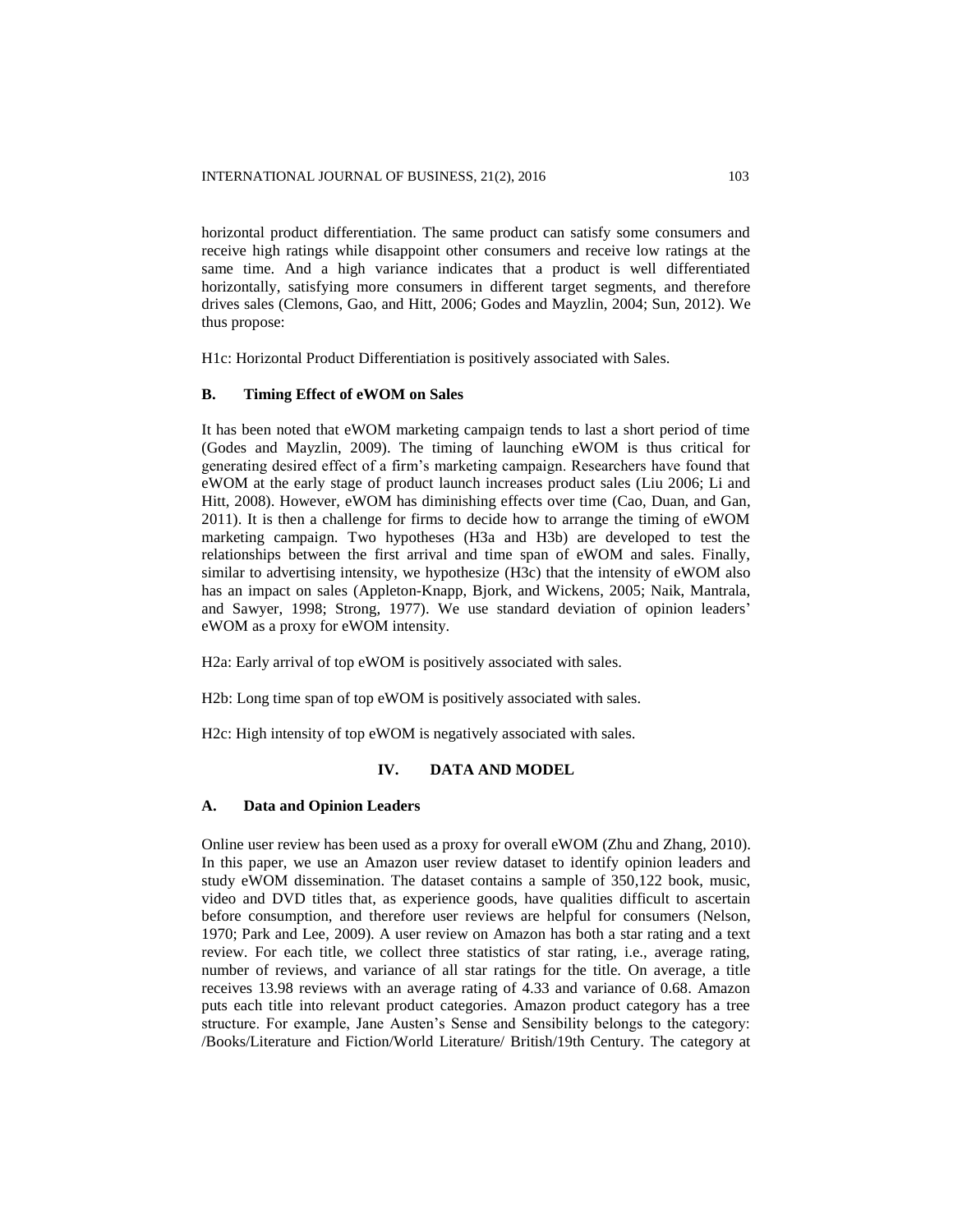the top level of the tree is book, and the deeper the tree is, the finer the category becomes. The category count for a title ranges from 1 to 116 with an average of 4.88. Our approach to identify opinion leaders is based on the fact that Amazon allows consumers to display their names for their user reviews. We identify 2,145,885 unique consumers in the dataset. On average, a unique consumer writes 4.37 reviews. The most prolific consumer writes 8,659 reviews. Amazon provides a mechanism for consumers to respond to a user review, that is, consumers can vote whether a user review is helpful or not. The number of votes (either helpful or not) that a user review receives is a proxy for buzz. And the number of helpful votes is a proxy for how trustworthy a user review is. On average, a consumer receives 26.43 votes, and 12.83 helpful votes.

Some researchers treat all reviewers as opinion leaders (Cui, Lui, and Guo, 2010). But we are interested in examining a much smaller set of reviewers because it is costly for a firm to recruit all available reviewers. The theoretical basis for considering a subset of reviewers is that opinion leadership is not a dichotomy: consumers are not clearly divided into two groups of opinion leader and followers. Instead, opinion leaders also listen to followers, and opinion leadership varies in a continuous fashion (Rogers, 1962). As discussed in Introduction, we identify communicative opinion leaders as the top 21,458 reviewers in terms of the number of user reviews written (1% of the total unique consumers in the dataset). By the same token, we can identify buzzgenerating opinion leaders in terms of number of feedback votes, and identify trustworthy opinion leaders in terms of the number of helpful votes. It is worth noting that the three types of opinion leaders are not mutually exclusively. The overlapping of different types of opinion leaders is consistent with extant literature (Iyengar, Van den Bulte, and Valente, 2011).

## **B. Communicative Opinion Leader's eWOM**

We discuss how to operationalize the hypothesis for communicative opinion leaders (the same operationalization applies to buzz-generating and trustworthy opinion leaders). Since we are interested in the impact of opinion leaders on sales, the unit of analysis is a title. Following extant literature, we use log transformation of sales rank as a proxy to sales (Chevalier and Mayzlin 2006). To test product effects of eWOM (H1ac), we collect star ratings from communicative opinion leaders for each title. Then we compute the three statistics for each title, i.e., number of ratings (volume), average rating (valence), and standard deviation (SD). We operationalize product popularity/awareness, product satisfaction, and horizontal differentiation by volume, valence, SD (summary statistics of the variables for communicative opinion leaders are reported in Table 1). A title receives an average of 6.02 reviews from communicative opinion leaders, and the average rating is 4.24, and the standard deviation is 0.40.

To study timing effects of eWOM, we need a measure of when user reviews arrive. Since we do not have information on when a title is launched on Amazon, we use the date of the first user review as a proxy for the launch date. The arrival time of a user review is the days elapsed from the launch date. We collect arrival time of the first review written by a communicative opinion leader. We also collect the arrival time of all reviews by communicative opinion leaders, and use them to find the average and standard deviation of arrival times.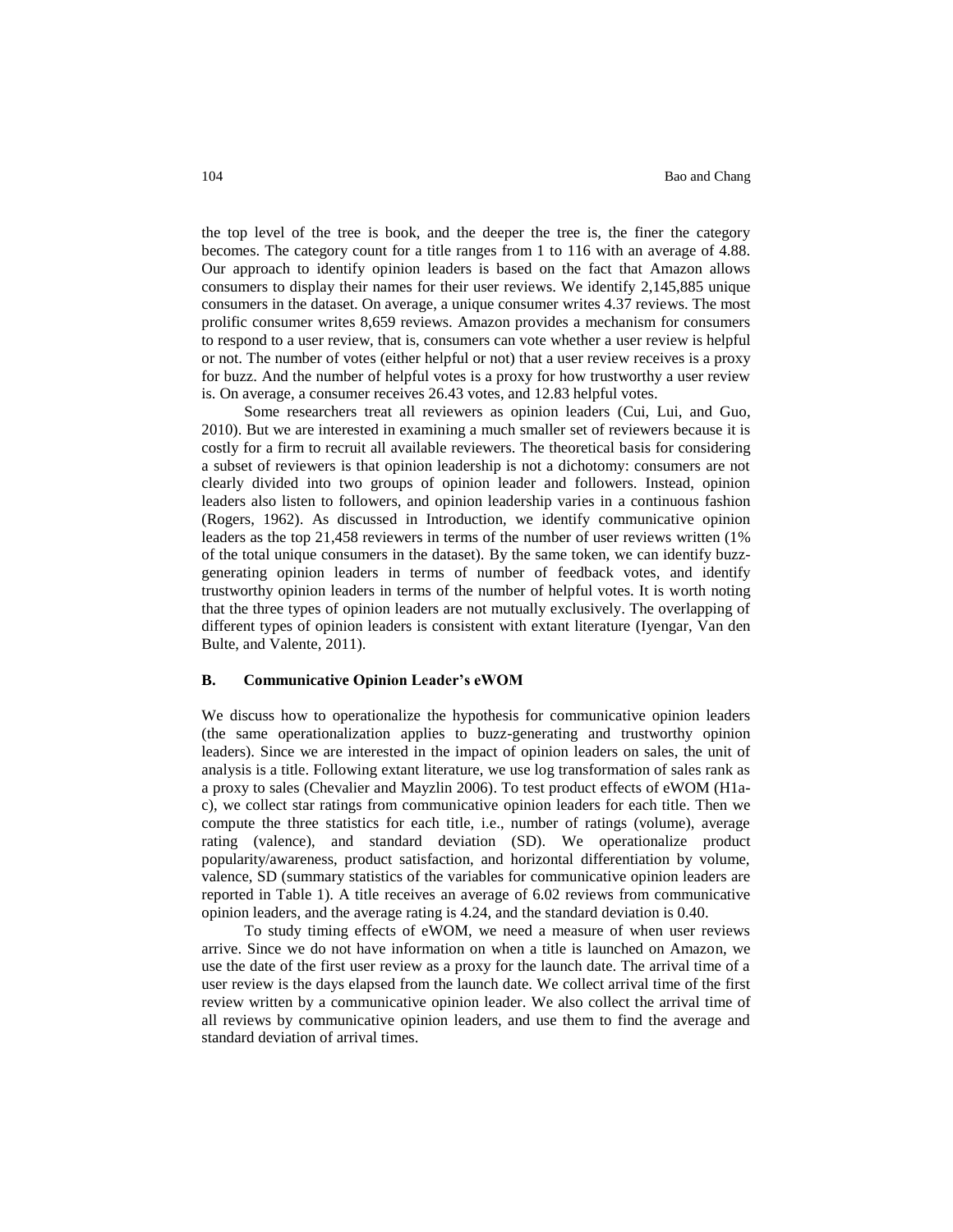| Summary statistics                                         |        |           |  |  |  |
|------------------------------------------------------------|--------|-----------|--|--|--|
| Variable                                                   | Mean   | Std. Dev. |  |  |  |
| Log sales rank (Sales)                                     | 11.57  | 1.60      |  |  |  |
| Category count (Count <sub>cat</sub> )                     | 5.34   | 4.95      |  |  |  |
| Volume of reviews (Volume)                                 | 6.02   | 17.57     |  |  |  |
| Average rating (Valence)                                   | 4.24   | 0.86      |  |  |  |
| Std. dev. of rating (SD)                                   | 0.40   | 0.50      |  |  |  |
| Arrival time of first review (Time <sub>1</sub> )          | 454.70 | 562.48    |  |  |  |
| Average arrival time of reviews (Time <sub>ave</sub> )     | 758.80 | 634.58    |  |  |  |
| Std. dev. of arrival time of reviews (Times <sub>D</sub> ) | 239.20 | 264.82    |  |  |  |

| Table 1            |
|--------------------|
| Summary statistics |

|        |             | Table 2                              |       |            |
|--------|-------------|--------------------------------------|-------|------------|
|        |             | Summary statistics for product group |       |            |
|        | <b>Book</b> | Music                                | Video | <b>DVD</b> |
| Number | 129615      | 46913                                | 10725 | 12000      |

We add two control variables for each title. The first is the number of categories a title belongs to as category count. As shown in Table 1, a title belongs to 5.34 categories. The highest number is 116. As described in Data section, Amazon's category has a tree structure. We use the top level of category as a control variable and refer to it as group. A group can be book, music, video, and DVD (Table 2).

We specify the following model to empirically test our hypothesis.

Sales = 
$$
\beta_0 + \beta_1
$$
group +  $\beta_2$ count<sub>cat</sub> +  $\beta_3$ valence<sup>j</sup> +  $\beta_4$ volume<sup>j</sup>  
+  $\beta_5$ SD<sup>j</sup> +  $\beta_6$ time<sup>j</sup><sub>1</sub> +  $\beta_7$ time<sup>j</sup><sub>ave</sub> +  $\beta_8$ time<sup>j</sup><sub>SD</sub> +  $\varepsilon$  (1)

where Sales  $=$  logarithm of sales rank;  $J =$  types of opinion leaders, i.e., communicative, buzz-generating, and trustworthy; Group = top level of category tree, i.e., book, music, DVD, and video; Count<sub>cat</sub> = number of categories to which a title belongs; Valence<sup>j</sup> = average review by type j opinion leader; Volume<sup>j</sup> = number of reviews by type j opinion leader;  $SD^{j}$  standard deviation of reviews by type j opinion leader; Time<sub>1</sub><sup>j</sup> = arrival time of first review by type j opinion leader; Time<sub>ave</sub>  $\equiv$  average arrival time of reviews by type j opinion leader; and  $Time_{SD} =$  standard deviation of arrival time of reviews by type j opinion leader.

#### **V. RESULTS AND DISCUSSIONS**

We first test our model specifications with the alternative model where timing effects is omitted. We conduct regression analysis on 90% of the total sample, and then use the estimated parameters to conduct a prediction exercise on the remaining 10% hold-out sample. Comparison of in-sample fit and prediction error on hold-out sample suggests that our model fit the sample better (Table 3). Next we report estimation results on communicative opinion leaders. Similar results hold for buzz-generating and trustworthy opinion leaders.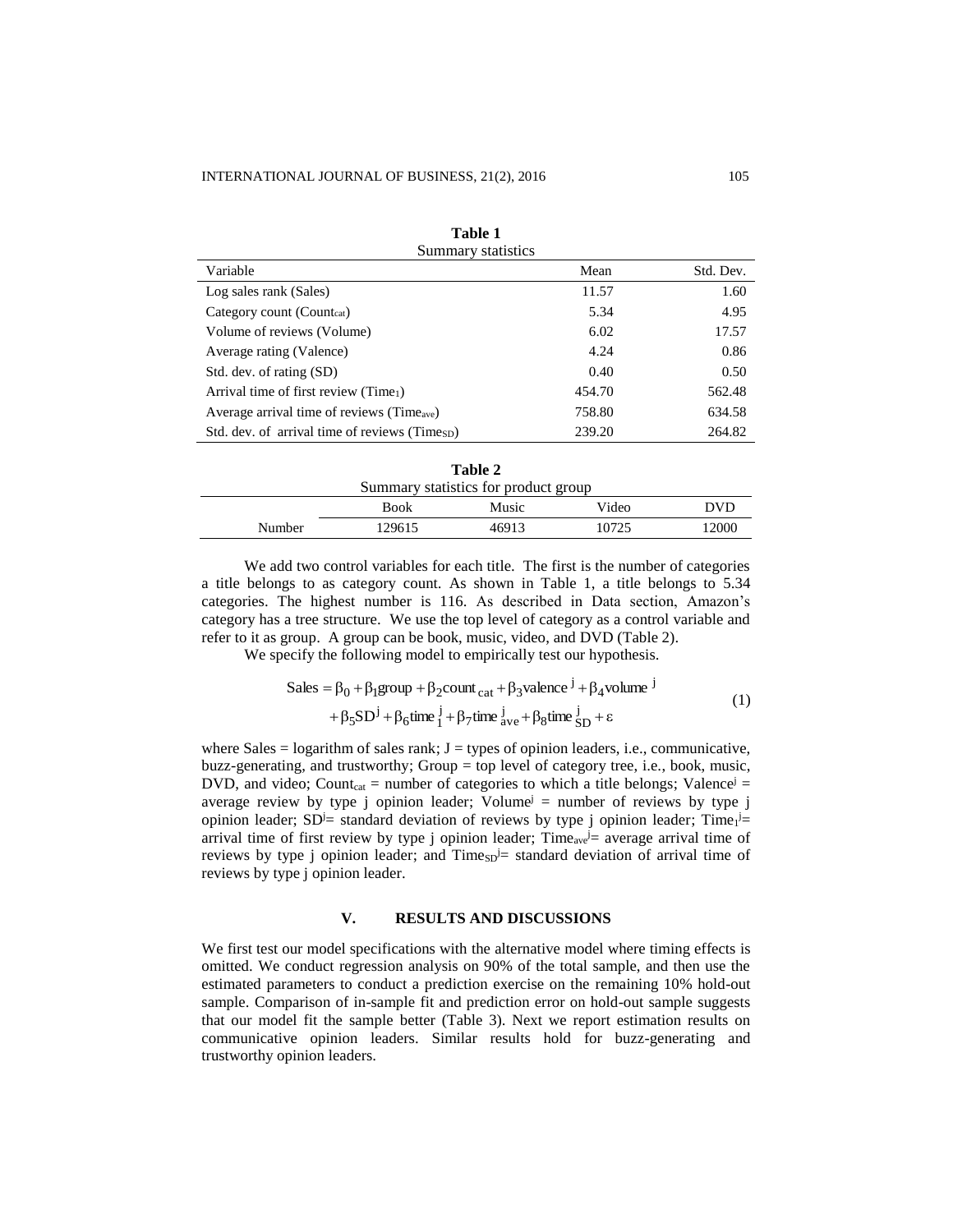|            | Table 3<br>Model validation                                         |                           |
|------------|---------------------------------------------------------------------|---------------------------|
|            | In sample $(AIC^b)$                                                 | Hold-out sample $(RMSEc)$ |
| Model $1a$ | 580977.700                                                          | 3.086                     |
| Model 2    | 570920.200                                                          | 3.054                     |
|            | $33.6 + 1.1 + 1$ , $100 + 1$ , $110 + 1$ , $111 + 11$ , $111 + 111$ |                           |

Model 1: product effects only; model 2: product and timing effects.

<sup>b</sup> Akaike's Information Criterion (AIC) is defined as  $AIC = -2 \times log(1) + 2 \times p$ , where l is likelihood and p is number of parameters.

 $c$  RMSE = Root Mean Square Error.

|                                                      | Table 4                                            |                                  |  |  |
|------------------------------------------------------|----------------------------------------------------|----------------------------------|--|--|
|                                                      | Estimates of eWOM of communicative opinion leaders |                                  |  |  |
|                                                      | Model 1                                            | Model 2                          |  |  |
|                                                      | (product effects)                                  | (product and timing effects)     |  |  |
| Intercept                                            | 13.472*                                            | 13.460*                          |  |  |
|                                                      | (0.017)                                            | (0.017)                          |  |  |
| DVD (Group)                                          | $-2.207*$                                          | $-2.262*$                        |  |  |
|                                                      | (0.014)                                            | (0.014)                          |  |  |
| Music (Group)                                        | $-1.269*$                                          | $-1.291*$                        |  |  |
|                                                      | (0.007)                                            | (0.007)                          |  |  |
| Video (Group)                                        | $-2.532*$                                          | $-2.510*$                        |  |  |
|                                                      | (0.014)                                            | (0.013)                          |  |  |
| Category count (Count <sub>cat</sub> )               | $-0.018*$                                          | $-0.013*$                        |  |  |
|                                                      | (0.0007)                                           | (0.0007)                         |  |  |
| Average rating (Valence)                             | $-0.220*$                                          | $-0.168*$                        |  |  |
|                                                      | (0.004)                                            | (0.004)                          |  |  |
| Volume of reviews (Volume)                           | $-0.016*$                                          | $-0.013*$                        |  |  |
|                                                      | (0.0002)                                           | (0.0002)                         |  |  |
| Std. dev. of rating (SD)                             | $-0.520*$                                          | $-0.255*$                        |  |  |
|                                                      | (0.006)                                            | (0.007)                          |  |  |
| Std. dev. of arrival time of                         |                                                    | 2.900e-04*                       |  |  |
| reviews (Time <sub>SD</sub> )                        |                                                    | $(2.956e-05)$                    |  |  |
| Average arrival time of                              |                                                    | $-1.007e-03*$                    |  |  |
| reviews (Time <sub>ave</sub> )                       |                                                    | $(2.094e-05)$                    |  |  |
| Arrival time of first review                         |                                                    | 7.471e-04*                       |  |  |
| (Time <sub>1</sub> )                                 |                                                    | $(2.177e-05)$                    |  |  |
| Model fit                                            | 0.4013                                             | 0.4337                           |  |  |
| $\frac{1}{2}$ significant at D value loss than 0.001 |                                                    | Standard Davistion is in brasket |  |  |

| m<br>п<br>и |  |
|-------------|--|
|-------------|--|

\*: significant at P-value less than 0.001. Standard Deviation is in bracket.

The intercept estimates in Table 4 is interpreted as the intercept for book group since group is a factor variable. The music group has a significant estimate of -1.291 where the minus sign implies that, as a group, music titles have higher sales than book titles because a lower sales rank means higher sales. Comparing estimates on music, video, and DVD, we find that video has the highest sales, DVD the second highest, music the third highest, and book the lowest. The estimate on category count is -0.013 and significant. It implies that sales increase in category count. An explanation is that category count is a proxy for content diversity of a title. The more diversified a content is, the more market segments a title appeals to, and thus the more consumers it is able to attract.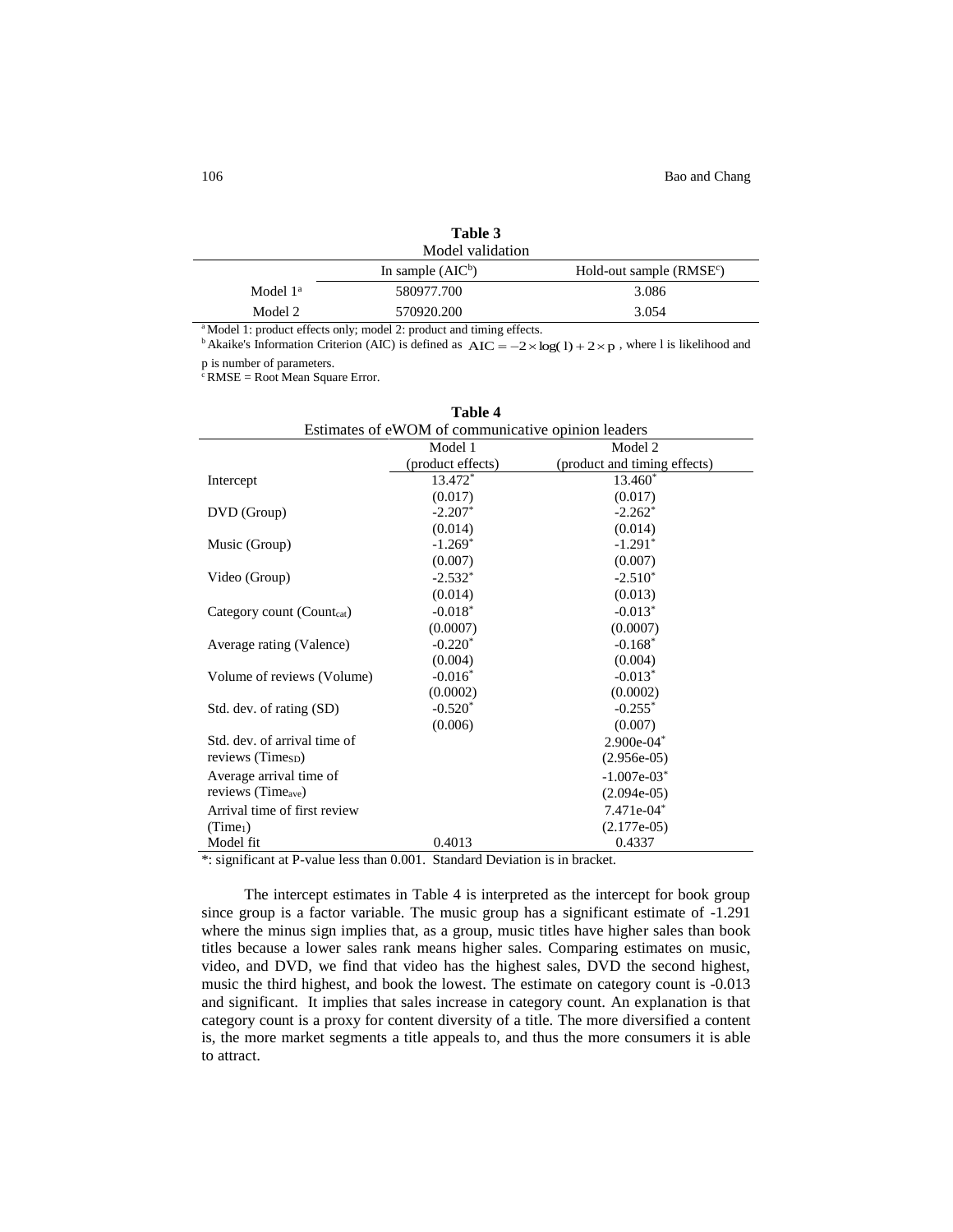#### **A. Product Effects of eWOM from Communicative Opinion Leaders**

The estimate for volume is -0.013 and significant. It implies that high product popularity/awareness increases sales (H1a). The estimate for average rating is -0.168 and significant. It implies that high product satisfaction increases sales (H1b). The estimate for standard deviation is -0.255 and significant. It implies that high horizontal differentiation increases sales (H1c). Although the extant literature has demonstrated the three product effects, researchers have not found evidence that all three product effects are significant in one empirical setting.. Explanations for the inconsistency are: (1) empirical issues including collinearity and functional form (Godes and Mayzlin, 2004), market aggregation and time series (Chintagunta, Gopinath, and Venkataraman, 2010), (2) specific roles of a measure including volume increasing awareness (Liu, 2006) and variance signaling hyper-differentiation (Clemons, Gao, and Hitt, 2006), and (3) variance and volume both depends on quality (Moe, 2009). Consumer satisfaction, consumer awareness/popularity, and horizontal differentiation are all costly to accomplish. The extent literature seems to suggest that marketers only need to focus on two of the three product effects. Our findings show the importance of improving all three product effects at the same time.

# **B. Timing Effects of eWOM from Communicative Opinion Leaders**

The estimate of arrival time of the first review by communicative opinion leader is 7.471e-04 and significant. It implies that a short arrival time of the first communicative opinion leader's eWOM increases sales (H2a). But the estimate of average arrival time of all communicative opinion leaders is -1.007e-04 and significant. It implies that a long average arrival time of all communicative opinion leaders' eWOM increases sales (H2b). In addition, the estimate of standard deviation of all communicative opinion leaders is 2.900e-04 and significant. It implies that a small standard deviation of all communicative opinion leaders' eWOM increases sales (H2c).

Although prior studies have found evidence that opinion leaders and early purchasers can overlap, opinion leaders are not necessarily early purchasers (Arndt, 1967; Baumgarten, 1975). Recent studies in eWOM context have found that eWOM has more impact at the early stage of the product life cycle (Liu, 2006; Li and Hitt, 2008). So an implication is that firms should have eWOM marketing at the early stage of product launch. Our finding implies that opinion leader's eWOM has effects on sales at both early and later stage of product life cycle. In addition, a given eWOM has diminishing effects over time (Cao, Duan, and Gan, 2011). To arrange the timing of eWOM, firms should start eWOM of opinion leader as early as possible. But firms should also spread eWOM from opinion leaders over time. As a consequence, the average time will increase. The finding that small standard deviation of arrival time increases sales suggests that eWOM of opinion leaders should be close to one another. Such implication is consistent with the findings that advertising messages need to be grouped together to increase intensity in advertisement scheduling literature (Appleton-Knapp, Bjork, and Wickens, 2005; Naik, Mantrala, and Sawyer, 1998).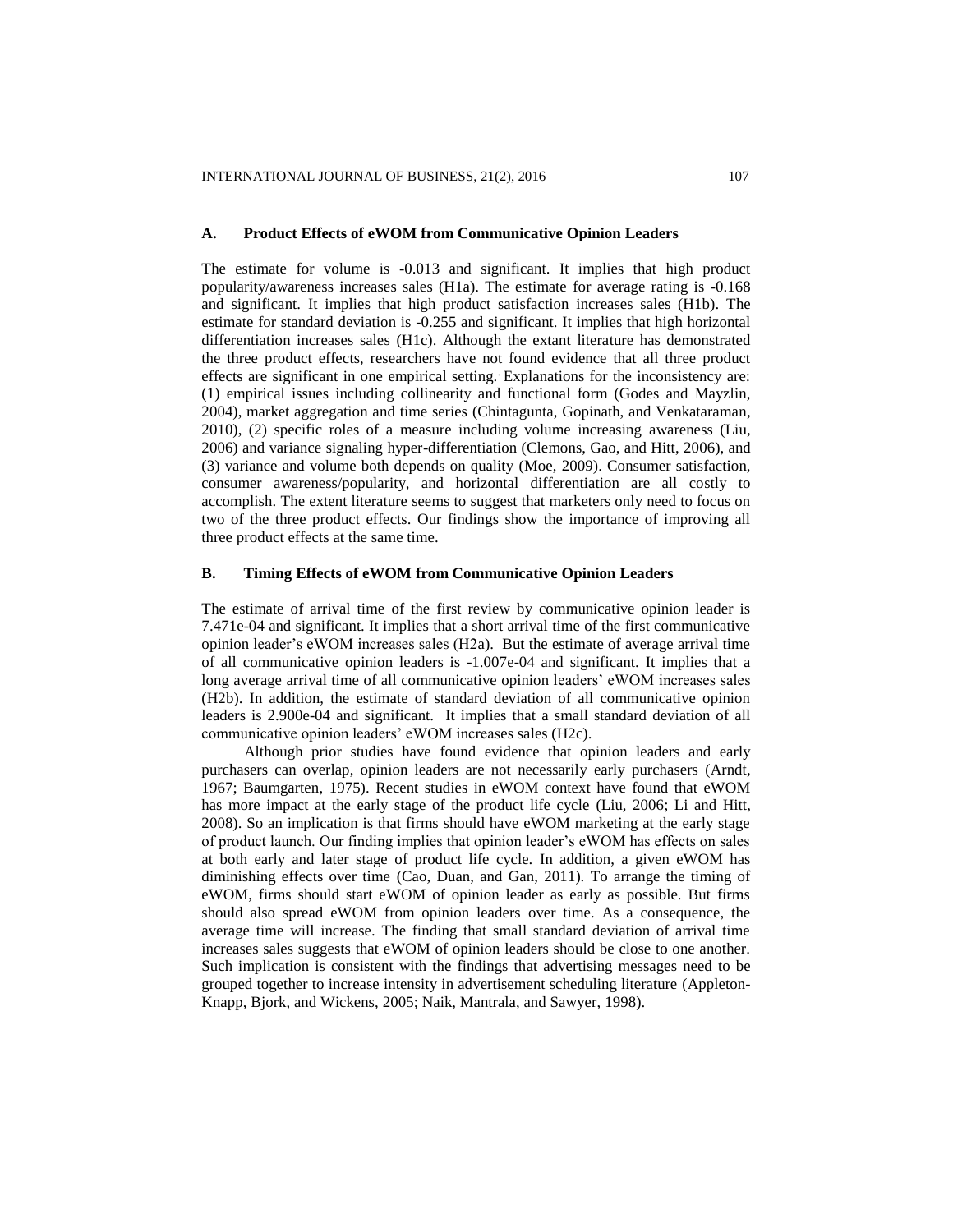# **VI. CONCLUSION**

In summary, our findings provide the following insights to help firms create communication campaigns in the US. Despite being a small fraction of target consumers, communicative, buzz-generating, and trustworthy opinion leaders drive sales by disseminating eWOM. Firms should start eWOM campaign as early as possible in order to obtain early mover advantage. But firms should not arrange all opinion leaders to write reviews at the early stage of the product adoption process. Instead, firms should have eWOM from opinion leaders over a long period of time. And eWOM intensity needs to be strong. This paper has the following limitations that we hope to address in the future research. First, we do not consider mediation factors such as willingness to buy and online-store image/product image. Second, the extant literature has identified opinion leaders based on network structure (Hinz et al. 2011). Our dataset does not have information to study the network-related properties of opinion leaders identified in our paper.

## **REFERENCES**

- Appleton-Knapp, S.L., R.A. Bjork, and T.D. Wickens, 2005, "Examining the Spacing Effect in Advertising: Encoding Variability, Retrieval Processes, and Their Interaction." *Journal of Consumer Research* 32 (2): 266–76.
- Aral, S., and D. Walker, 2012, "Identifying Influential and Susceptible Members of Social Networks." *Science* 337 (6092): 337–41. doi:10.1126/science.1215842.
- Arndt, J., 1967, "Role of Product-Related Conversations in the Diffusion of a New Product." *Journal of Marketing Research* 4 (3): 291–95.
- Bao, T., 2016, "How Sender and Receiver Jointly Shape Message: An Empirical Study on Transactional Relationship in Electronic Word of Mouth." *International Journal of Internet Marketing and Advertising*.
- Bao, T., and T.-L. S. Chang, 2014a, "Finding Disseminators via Electronic Word of Mouth Message for Effective Marketing Communications." *Decision Support Systems* 67 (November): 21–29. doi:10.1016/j.dss.2014.07.006.
- Bao, T., and T.-L. S. Chang, 2014b, "Why Amazon Uses Both the New York Times Best Seller List and Customer Reviews: An Empirical Study of Multiplier Effects on Product Sales from Multiple Earned Media." *Decision Support Systems* 67 (November): 1–8. doi:10.1016/j.dss.2014.07.004.
- Baumgarten, S.A., 1975, "The Innovative Communicator in the Diffusion Process." *Journal of Marketing Research* 12 (1): 12–18. doi:10.2307/3150653.
- Berger, J., A.T. Sorensen, and S.J. Rasmussen, 2010, "Positive Effects of Negative Publicity: When Negative Reviews Increase Sales." *Marketing Science* 29 (5): 815–27.
- Cao, Q., W. Duan, and Q. Gan, 2011, "Exploring Determinants of Voting for the 'helpfulness' of Online User Reviews: A Text Mining Approach." *Decision Support Systems* 50 (2): 511–21.
- Chen, P., S.-Y. Wu, and J. Yoon, 2004, "The Impact of Online Recommendations and Consumer Feedback on Sales." In *Proceedings of the International Conference on Information Systems*, 711–24. Washington.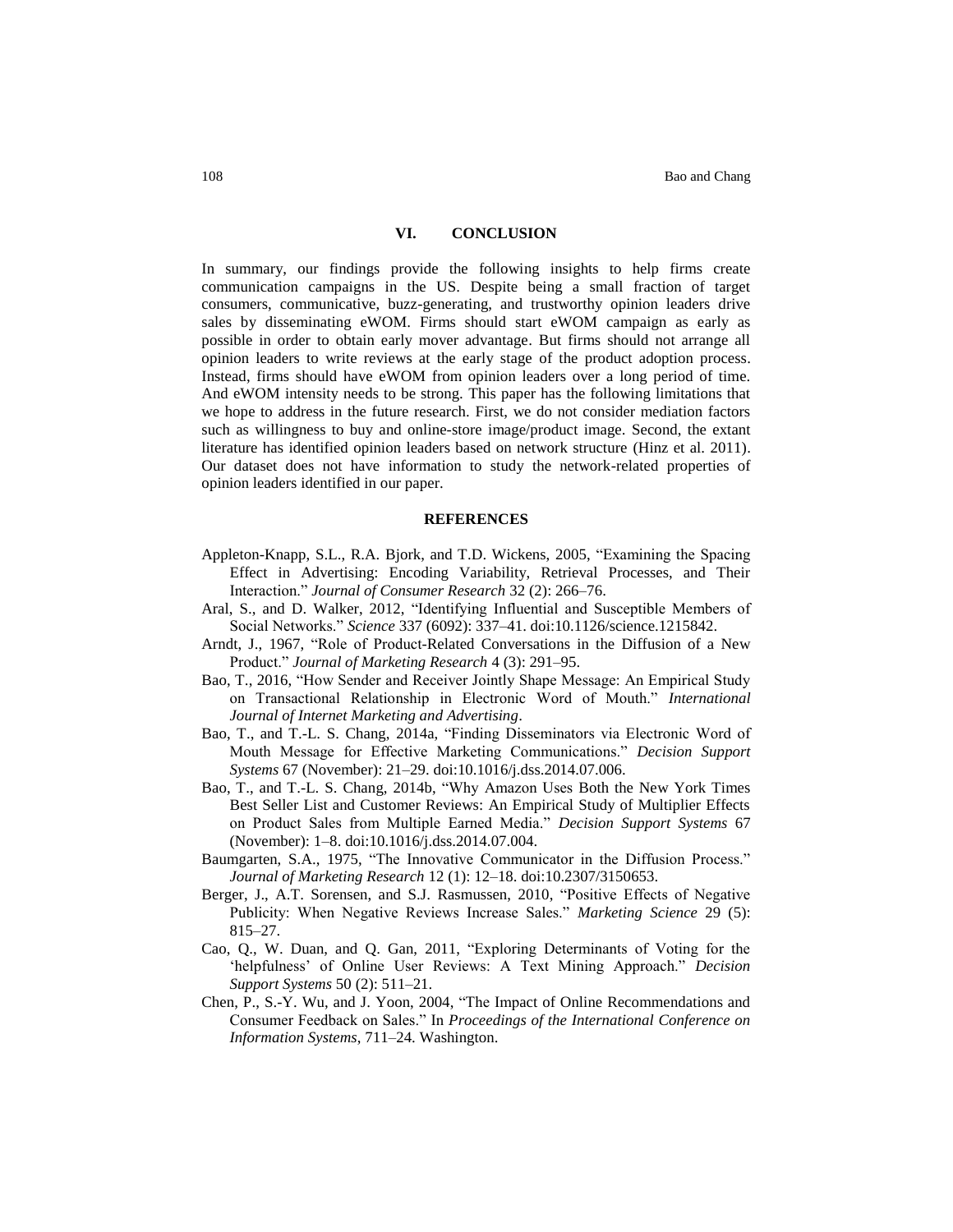- Chen, Y., and J. Xie, 2008, "Online Consumer Review: Word-of-Mouth as a New Element of Marketing Communication Mix." *Management Science* 54 (3): 477–91.
- Chevalier, J., and D. Mayzlin, 2006, "The Effect of Word of Mouth on Sales: Online Book Reviews." *Journal of Marketing Research* 43 (3): 345–54. doi:10.1509/jmkr.43.3.345.
- Childers, T.L., 1986, "Assessment of the Psychometric Properties of an Opinion Leadership Scale." *Journal of Marketing Research*, 184–88.
- Chintagunta, P., S. Gopinath, and S. Venkataraman, 2010, "The Effects of Online User Reviews on Movie Box Office Performance: Accounting for Sequential Rollout and Aggregation across Local Markets." *Marketing Science* 29 (5): 944–57.
- Chung, J., 2011, "Investigating the Roles of Online Buzz for New Product Diffusion and Its Cross-Country Dynamics." *Journal of Business Research*, Innovation, Diffusion, and Adoption of High-Technology Products and Services, 64 (11): 1183–89. doi:10.1016/j.jbusres.2011.06.020.
- Clemons, E., G. Gao, and L. Hitt, 2006, "When Online Reviews Meet Hyperdifferentiation: A Study of the Craft Beer Industry." *Journal of Management Information Systems* 23 (2): 149–71.
- Cui, G., H.-K. Lui, and X. Guo, 2010, "Online Reviews as a Driver of New Product Sales." In *2010 Fourth International Conference on Management of E-Commerce and E-Government (ICMeCG)*, 20–25. doi:10.1109/ICMeCG.2010.13.
- Dichter, E., 1966, "How Word-of-Mouth Advertising Works." *Harvard Business Review* 44 (6): 147–60.
- Duan, W., B. Gu, and A. Whinston, 2008, "The Dynamics of Online Word-of-Mouth and Product sales—An Empirical Investigation of the Movie Industry." *Journal of Retailing* 84 (2): 233–42.
- Engel, J.F, R.D. Blackwell, and P.W. Miniard, 1993, *Consumer Behavior*. Forth Worth: Dryden Press.
- Godes, D., and D. Mayzlin, 2004, "Using Online Conversations to Study Word-of-Mouth Communication." *Marketing Science* 23 (4): 545–60.
- Godes, D., and D. Mayzlin, 2009. "Firm-Created Word-of-Mouth Communication: Evidence from A Field Test." *Marketing Science* 28 (4): 721–39. doi:10.1287/mksc.1080.0444.
- Guernsey, L., 2000, "Suddenly, Everybody's An Expert." *The New York Times*, sec. Technology.http://www.nytimes.com/2000/02/03/technology/suddenly-everybodys-an-expert.html.
- Hinz, O., B. Skiera, C. Barrot, and J.U. Becker, 2011, "Seeding Strategies for Viral Marketing: An Empirical Comparison." *Journal of Marketing* 75 (6): 55–71.
- Hotelling, H., 1929, "Stability in Competition." *Economic Journal* 39 (153): 41–57.
- Iyengar, R., C. Van den Bulte, and T.W. Valente, 2011, "Opinion Leadership and Social Contagion in New Product Diffusion." *Marketing Science* 30 (2): 195–212.
- Jacobson, D.J., 1948, *The Affairs of Dame Rumor*. Rinehart.
- Katz, E., 1957, "The Two-Step Flow of Communication: An Up-To-Date Report on A Hypothesis." *Public Opinion Quarterly* 21 (1): 61–78. doi:10.1086/266687.
- Katz, E., and P.F. Lazarsfeld, 1955, *Personal Influence: The Part Played by People in the Flow of Mass Communications*. Free Press.
- King, C.W., and J.O. Summers, 1970, "Overlap of Opinion Leadership across Consumer Product Categories." *Journal of Marketing Research* 7 (1): 43–50.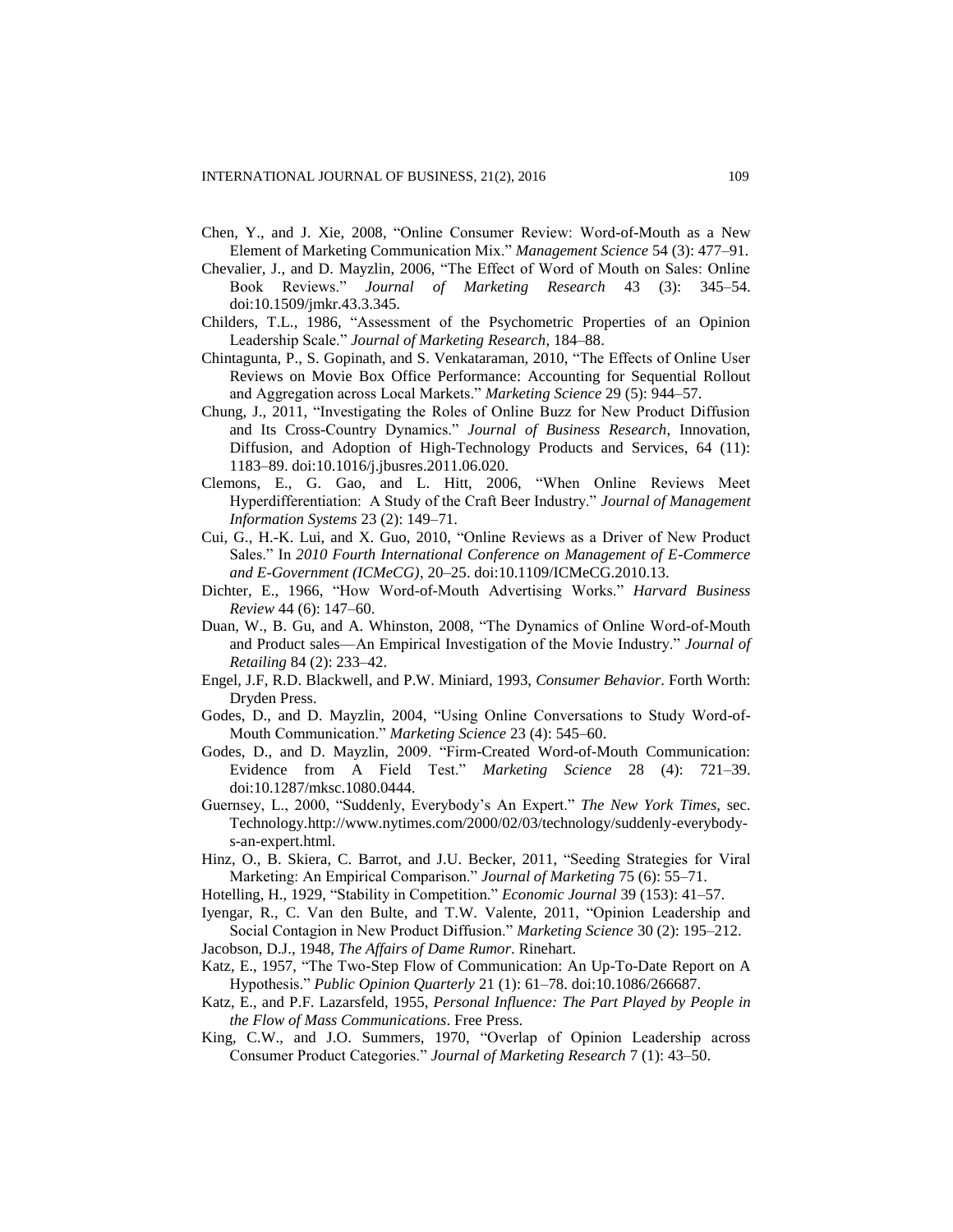- Kopalle, P.K., and D.R. Lehmann, 2006, "Setting Quality Expectations When Entering a Market: What Should the Promise Be?" *Marketing Science* 25 (1): 8–24. doi:10.1287/mksc.1050.0122.
- Lazarsfeld, P.F., B. Berelson, and H. Gaudet, 1948, *The People's Choice: How the Voter Makes up His Mind in A Presidential Campaign*. Columbia University Press.
- Liu, Y., 2006, "Word of Mouth for Movies: Its Dynamics and Impact on Box Office Revenue." *Journal of Marketing* 70 (3): 74–89.
- Li, X., and L.M. Hitt, 2008, "Self-Selection and Information Role of Online Product Reviews." *Information Systems Research* 19 (4): 456–74. doi:10.1287/isre.1070.0154.
- Moe, W., 2009, "How Much Does a Good Product Rating Help a Bad Product? Modeling the Role of Product Quality in the Relationship between Online Consumer Ratings and Sales." Working Paper, University Of Maryland College Park.
- Naik, P.A., M.K. Mantrala, and A.G. Sawyer, 1998, "Planning Media Schedules in the Presence of Dynamic Advertising Quality." *Marketing Science* 17 (3): 214–35.
- Nair, H.S, P. Manchanda, and T. Bhatia, 2010, "Asymmetric Social Interactions in Physician Prescription Behavior: The Role of Opinion Leaders." *Journal of Marketing Research* 47 (5): 883–95.
- Nelson, P., 1970, "Information and Consumer Behavior." *Journal of Political Economy* 78 (2): 311–29.
- Park, C., and T.M. Lee, 2009, "Information Direction, Website Reputation and eWOM Effect: A Moderating Role of Product Type." *Journal of Business Research* 62 (1): 61–67.
- Piller, C., 1999, "Everyone Is a Critic in Cyberspace." *Los Angeles Times*. http://articles.latimes.com/1999/dec/03/news/mn-40120.
- Resnick, P., and R. Zeckhauser, 2002, "Trust among Strangers in Internet Transactions: Empirical Analysis of eBay's Reputation System." *Advances in Applied Microeconomics* 11: 127–57.
- Rogers, E.M., 1962, "Diffusion of Innovations." *Diffusion of Innovations.*
- Rogers, E.M, and D.G. Cartano, 1962, "Methods of Measuring Opinion Leadership." *Public Opinion Quarterly* 26 (3): 435–41.
- Strong, E.C., 1977, "The Spacing and Timing of Advertising." *Journal of Advertising Research* 17 (6): 25.
- Summers, J.O., 1970, "The Identity of Women's Clothing Fashion Opinion Leaders." *Journal of Marketing Research* 7 (2): 178–85. doi:10.2307/3150106.
- Sundaram, D.S., K. Mitra, and C. Webster, 1998, "Word-Of-Mouth Communications: A Motivational Analysis." In *Advances in Consumer Research*, edited by Joseph W. Alba and J. Wesley Hutchinson, 527–31. 25.
- Sun, M., 2012, "How Does the Variance of Product Ratings Matter?" *Management Science* 58 (4): 696–707.
- Watts, D.J., and P.S. Dodds, 2007, "Influentials, Networks, and Public Opinion Formation." *Journal of Consumer Research* 34 (4): 441–58. doi:10.1086/519140.
- Yi, Y., 1990, "A Critical Review of Consumer Satisfaction." *Review of Marketing* 4  $(1): 68-123.$